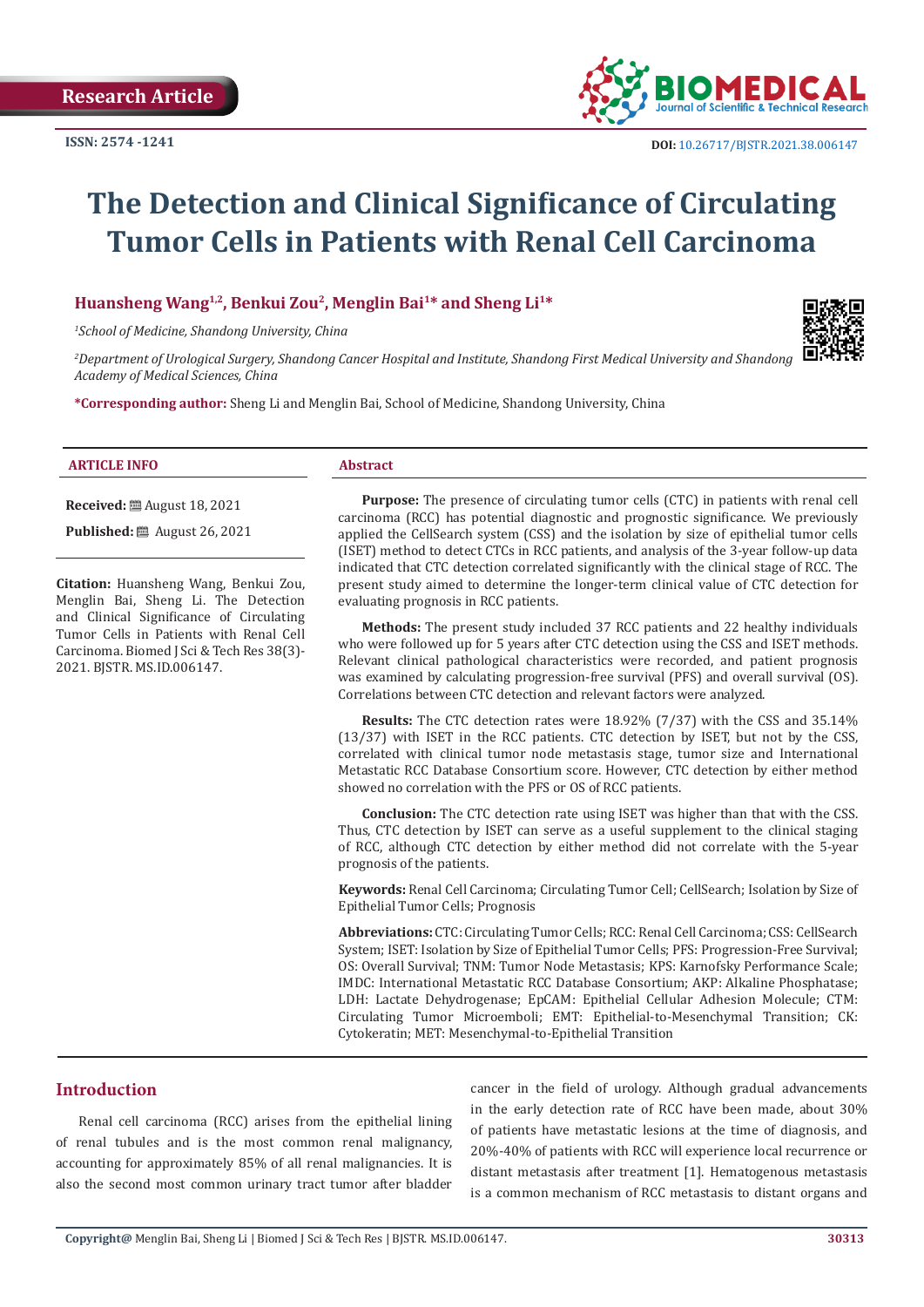an important cause of the poor prognosis of RCC [2]. Circulating tumor cells (CTCs) are an important medium for the metastasis of RCC [3]. These cells separate from the primary lesion or metastatic lesions and enter the circulatory system via peripheral blood [4]. Early research found that 31% of metastatic RCC patients with a high baseline level of CTCs will die within 2 years, excluding other factors [5].

With the development of modern molecular biology and medical detection approaches, CTCs are increasingly becoming a hot topic in tumor metastasis research as important biomarkers for cancer diagnosis, treatment response, and postoperative recurrence [6,7]. Specifically, multiple studies have investigated the roles of CTCs in RCC metastasis and prognosis [3,8]. CTCs have shown significance in the clinical staging and auxiliary diagnosis of RCC [9]. Studies have also demonstrated a relationship between the CTC detection value and tumor node metastasis (TNM) staging of RCC [10,11]. Nayak, et al. suggested that the baseline CTC level in RCC patients is an important predictor of progression-free survival (PFS) [12]. Bluemke, et al. found that the presence of CTCs is significantly correlated with the overall survival (OS) of RCC patients after CTC detection. In their earlier work, Nayak, et al. showed that CTCs are the main culprit for the poor therapeutic effect of targeted tyrosine kinase therapy in patients with metastatic RCC, providing insight for improved drug treatment of renal cancer [6].

Although the detection of CTCs in peripheral blood has been clinically applied in some cancer types, such as breast cancer and prostate cancer, research on detection methods for CTCs in the peripheral blood of RCC patients is relatively scarce, and the success rates of CTC isolation in these patients has been low [13- 15]. Currently, reported methods for CTC detection in RCC include RT-PCR, the CellSearch system (CSS), immunomagnetic bead sorting (MACS), size-based exclusion, flow cytometry, microfluidic chip capture, and many other methods, and the most commonly used detection methods are isolation by size of epithelial tumor cells (ISET) and the CellSearch system (CSS) [6,16]. The CSS is the only FDA-approved method for using CTC detection to monitor treatment efficacy and evaluate prognosis in breast, prostate, colorectal and other cancers in the United States [17]. Allard, et al. first reported that the CSS showed high CTC detection rates in breast cancer, colorectal cancer and other cancers, but the detection rate of CTCs in the peripheral blood of RCC patients was only 25% [18]. Moreover, in the Han population, the CTC detection rate in the peripheral blood of RCC patients may be as low as 12.5% [19].

In 2014, our research group reported CTC detection in peripheral blood samples from 40 patients with renal cancer using CTC-biopsy and the Celltracks® Autoprep® automatic detection system [10]. In our later study in 2017, we found that CTC detection by ISET correlated with clinical TNM stage, while CTC detection by CSS did not. Moreover, CTC detection by both approaches showed no correlation with OS or PFS. However, the duration of follow-up

was short, and some clinical data were missing. The correlation between CTC detection and the prognosis of patients and its guiding significance for clinical treatment of RCC warrants further investigation. In the present study, CTC detection was performed using the CSS and ISET for 37 patients with renal cancer, who were then followed up for at least 5 years to assess prognosis based on OS and PFS. Here, we present the preliminary findings and discuss the correlation between CTC detection results and the clinical pathological characteristics and prognosis of RCC patients. This study can serve as a reference for the treatment of patients with RCC.

# **Research Design and Methods**

# **Study Participants**

From May 2014 to December 2014, a total of 37 patients who were diagnosed with RCC in the Shandong Cancer Hospital were enrolled in this study. The main inclusion criteria were:

- 1) Age >18 years;
- 2) Diagnosis of RCC by pathological examination;
- 3) Initial treatment; and
- 4) An Eastern Cooperative Oncology Group (ECOG) score ≤2.

Patients with benign renal tumors were excluded from this study. Blood samples were collected from 22 healthy volunteers for a negative control group. For these volunteers, abnormal liver and kidney function was excluded by laboratory examinations, and RCC was excluded by imaging examination. All participants provided informed consent. Patient's baseline characteristics were recorded, including gender, age, Karnofsky Performance Scale (KPS) score, International Metastatic RCC Database Consortium (IMDC) score and the results from hematological examination (platelet count, hemoglobin level, neutrophil count, blood calcium level, alkaline phosphatase [AKP] level, and lactate dehydrogenase [LDH] level) and pathological examination (pathological stage, tumor size, TNM stage, and other clinical pathological factors).

#### **Blood Sample Collection**

Peripheral blood samples were collected following procedures reported previously [10]. Briefly, 14 ml of venous blood was collected into a tube containing an anticoagulant and then divided equally into two parts for CSS and ISET analyses.

#### **CTC Detection Using the CSS**

The CSS is a cell enrichment system based on the expression of the cell surface antigen epithelial cellular adhesion molecule (EpCAM). In the process of detection, CTCs and white blood cells in the blood samples of patients were first enriched using a magnetic fluid containing anti-EpCAM antibody, and then the enriched cells were labeled with CK8/18/19 antibody and CD45 antibody, respectively. DAPI (4′,6-diamidino-2-phenylindole) was used for nuclear staining. Finally, the screened EpCAM+/CK+/DAPI+/CD45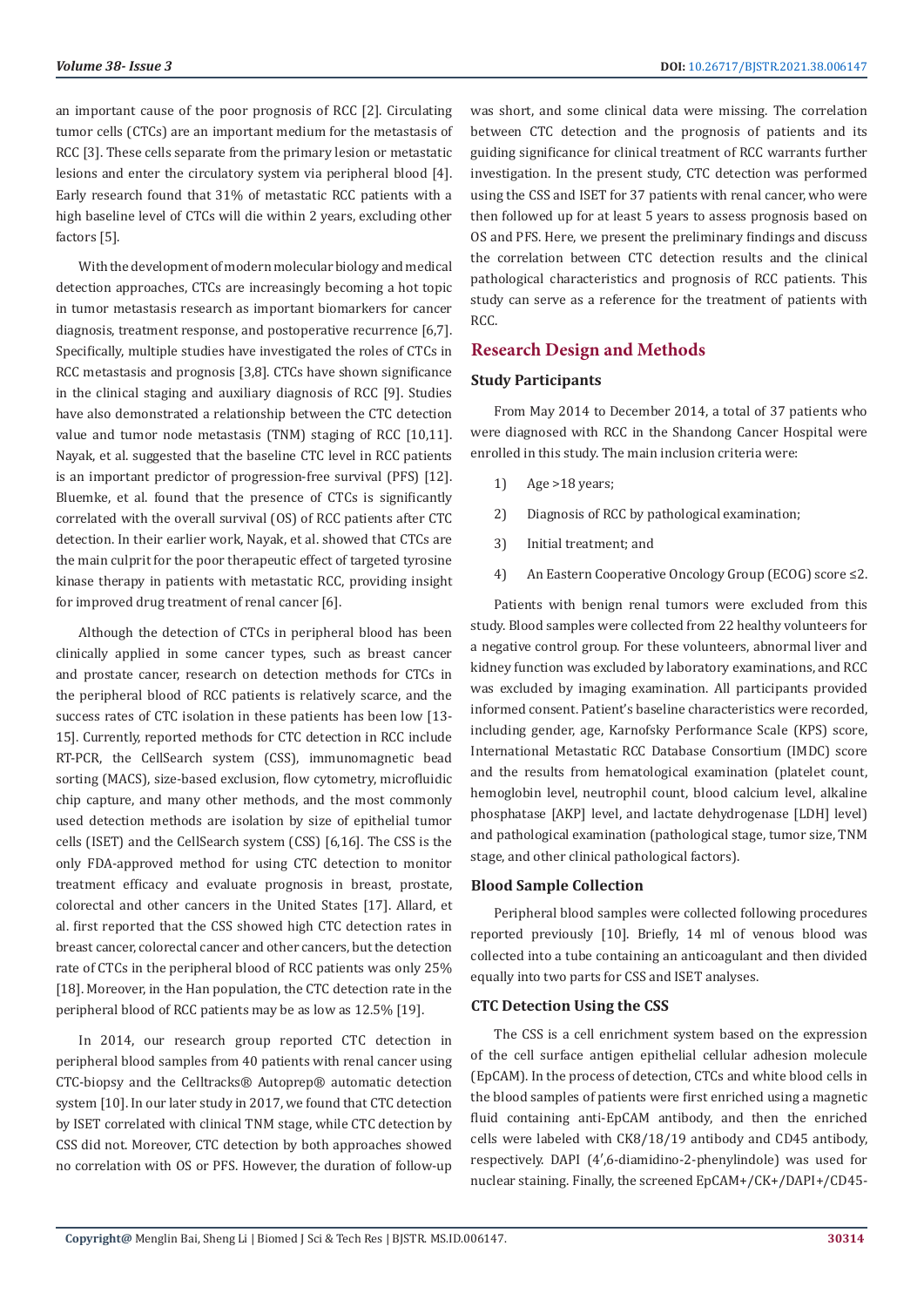cells were labeled as CTCs. The CSS analyses were performed by a collaborating research group at Shanghai Dingjing Company, which has testing qualifications granted by Johnson & Johnson Company (USA). All procedures were completed by trained technicians in strict accordance with the manufacturer's operating standards.

# **CTC Detection by ISET**

The ISET approach is a method to separate CTCs from peripheral blood based on the physical characteristic of cell size. Our research group has developed a CTC detection system based on ISET technology with independent intellectual property rights through a large number of clinical experiments. Briefly, blood samples are fixed by 0.2% formaldehyde and then filtered through a porous membrane with a pore size of  $8 \mu m$ . The remaining cells are stained with Romanowsky stain. The morphological criteria for CTCs/circulating tumor microemboli (CTM) are as follows:

- (i) Irregular chromatin staining;
- (ii) Nuclear size >18 µm in diameter;
- (iii) Nuclear-cytoplasmic ratio >0.8;
- (iv) Thickened and wrinkled nuclear membrane; and

(v) Adherence of multiple CTCs to form CTM. Only cells with 4 or more of these features are classified as CTCs/CTM. All images were analyzed and re-analyzed by three experienced pathologists.

### **Follow-Up**

The 37 RCC patients in this study were followed up every three

# **Results**

## **Baseline Characteristics of Patients**

**Table 1:** Baseline characteristics of patients.

months for at least 5 years after CTC detection. Follow-up included regular re-examination of patients, recurrence and metastasis, and the time of recurrence, time of death, DFS and OS were recorded. The final telephone follow-up was performed in January 2021 or when a patient had died. PFS was defined from the time the patient was tested for CTCs to the time when RCC progression occurred, or the patient died. OS was defined from the time the patient was tested for CTCs until the patient died from any cause.

# **Statistical Analysis**

SPSS 26.0 software was used for all statistical processing of the experimental data. Average values between the groups with and without CTCs were compared by t test, and rates were compared between the groups by the test or Fisher's exact probability method. Values of P <0.05 indicated statistical significance. Data for continuous variables are presented as mean ± standard deviation. The t test was used for analysis of continuous data that conformed to normal variance, while the non-parametric test was used for continuous data that did not conform to normal variance. Data for categorical variables are expressed as frequencies (percentages), and differences in these data were tested using the chi-square test or Fisher's exact probability method (when 1/5 of the tables had theoretical frequencies <5 or at least 1 theoretical frequency <1). Survival curves were generated using the Kaplan-Meier method. The log-rank test was used to analyze the survival data and calculate corresponding P values. Cox proportional risk regression model was used to analyze and evaluate the prognostic factors. P<0.05 indicated that a difference was statistically significant.

| Characteristics (N=37)                                |                              |
|-------------------------------------------------------|------------------------------|
| Age (Years) Median (range)                            | $57.3 \pm 9.13$ (33-72)      |
| Sex, n (%)                                            |                              |
| Male                                                  | 29 (78.38)                   |
| Female                                                | 8(21.62)                     |
| KPS Score, Median (range)                             | 90.77±8.39 (70-100)          |
| Platelet Count, ×10 <sup>9</sup> /L, Median (range)   | $245.3 \pm 80.36$ (114-495)  |
| Hemoglobin, g/L, Median (range)                       | $137.2 \pm 18.58$ (95-168)   |
| Neutrophil Count, ×10 <sup>9</sup> /L, Median (range) | $6.59 \pm 2.43$ (3.07-10.88) |
| Ca, mmol/L, median (range)                            | $2.74 \pm 0.21$ (1.89-2.98)  |
| AKP, U/L, Median (range)                              | $87.5 \pm 48.90(33-330)$     |
| LDH, U/L, Median (range)                              | $156.5 \pm 101.04$ (98-522)  |
| TNM Stage, n (%)                                      |                              |
| Ι                                                     | 16 (43.24)                   |
| $\mathbf{I}$                                          | 2(5.41)                      |
| III                                                   | 7(18.92)                     |
| IV                                                    | 12 (32.42)                   |
| T Stage, n (%)                                        |                              |
| T <sub>1</sub>                                        | 17 (45.95)                   |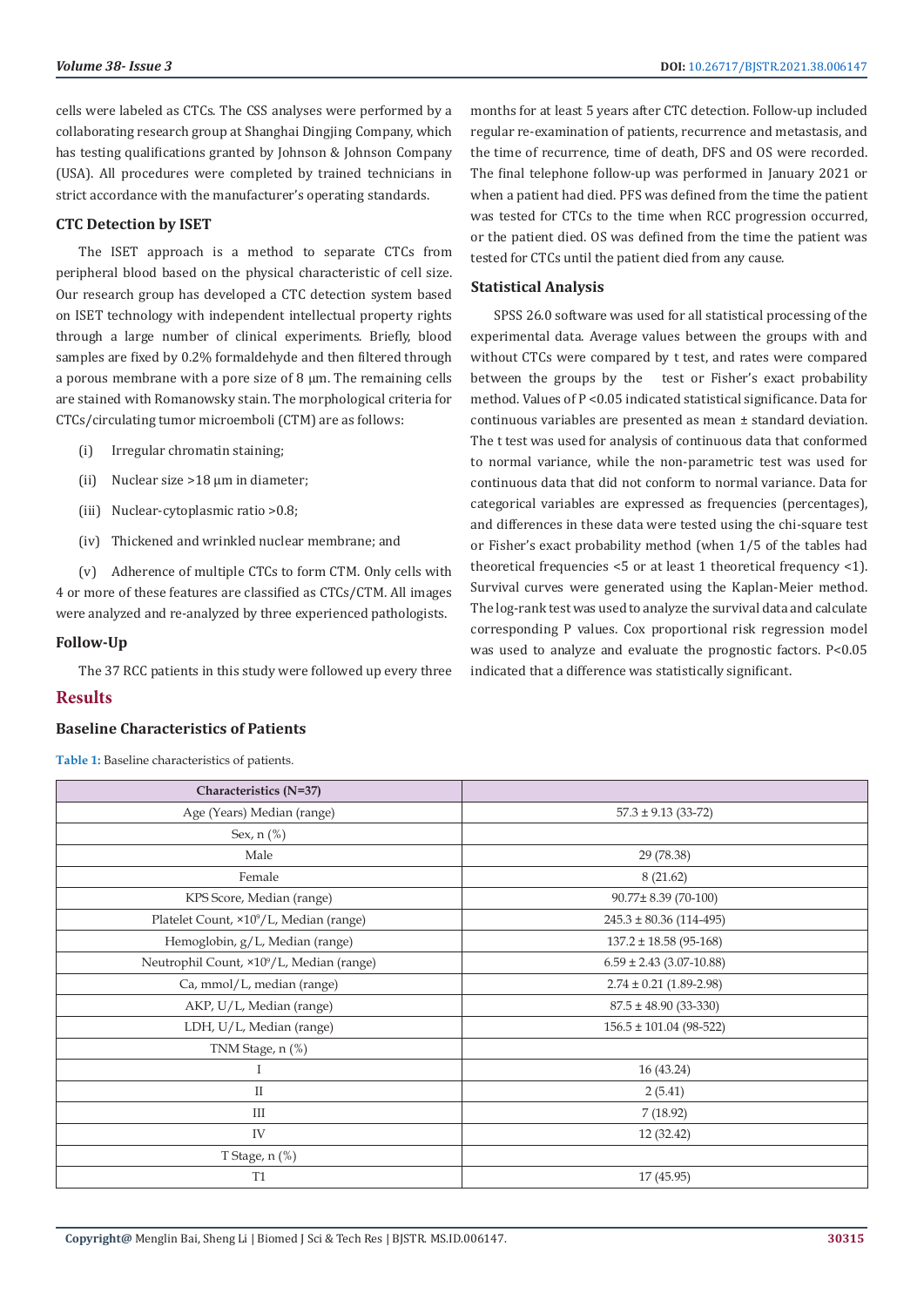| T <sub>2</sub>               | 4(10.81)   |
|------------------------------|------------|
| T <sub>3</sub>               | 15 (40.54) |
| T <sub>4</sub>               | 1(2.70)    |
| Tumor Size, n (%)            |            |
| $\leq\!\!4$ cm               | 10(27.03)  |
| 4-9.9 cm                     | 20 (54.05) |
| $\geq$ 10 cm                 | 7(18.92)   |
| Lymph Node Metastasis, n (%) |            |
| Yes                          | 4(10.81)   |
| No                           | 33 (89.19) |
| Distant Metastasis, n (%)    |            |
| Yes                          | 10 (27.03) |
| No                           | 27 (72.97) |
| IMDC Grade, n (%)            |            |
| $\mathbf{1}$                 | 21 (56.76) |
| $\overline{2}$               | 11 (29.73) |
| $\ensuremath{\mathbf{3}}$    | 4(10.81)   |
| $\overline{4}$               | 1(2.70)    |
| $1 + 2$                      | 32 (86.49) |
| $3 + 4$                      | 5(13.51)   |

Note: KPS: Karnofsky Performance Scale; Ca: Calcium; AKP: Alkaline Phosphatase; LDH: Lactate Dehydrogenase; IMDC: International Metastatic RCC Database Consortium.



Figure 1: CTC detection by ISET. Representative cellular morphological results for CTCs/CTM detected in the peripheral blood of patients with RCC. Cells isolated by ISET were stained with Romanowsky stain. Cells from healthy controls showed a normal cellular size and morphology (left), and those from RCC patients showed an irregular nuclear shape and abnormally large nuclei (right). Scale bar: 20 μm.



**Figure 2: CTC detection results by CSS. Representative cellular staining results of CTCs detected in the peripheral blood of patients with RCC. EpCAM-positive cells were co-stained with fluorescently labeled CK and CD45 antibodies, and nuclei were stained with DAPI. CK+/DAPI+/CD45- cells were considered as CTCs (upper).**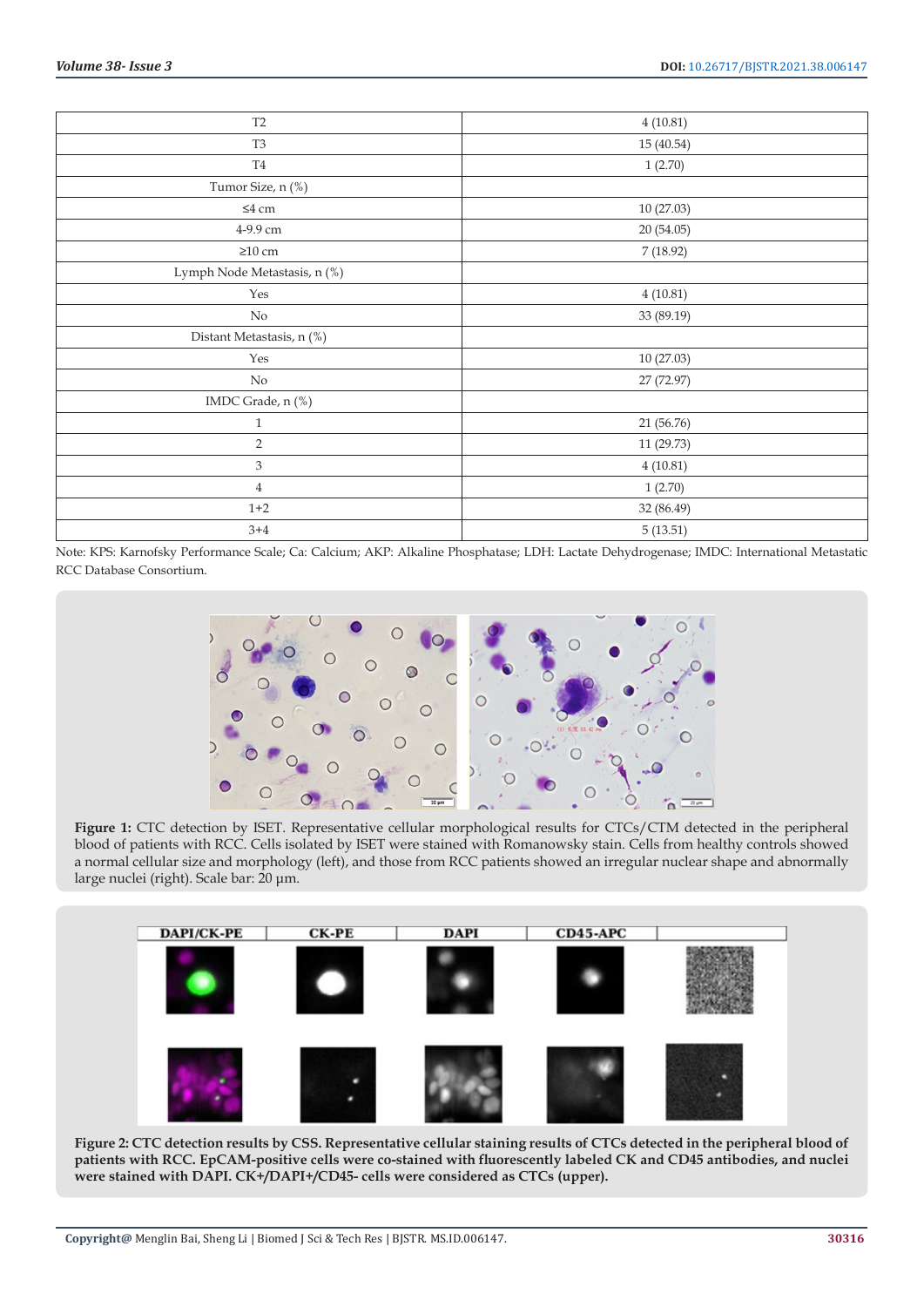The baseline demographic and clinical characteristics of the 37 included RCC patients are presented in Table 1. These 37 patients included 34 cases of renal clear cell carcinoma, 2 cases of papillary cell carcinoma, and 1 case of chromophobe cell carcinoma. Notably, the majority of patients were male (78.38%) and had good KPS scores. Distant metastasis occurred in 10 (27.03%) patients, and lymph node metastasis in 4 (10.81%) patients. The study population included RCC cases of all TNM stages, T stages, and IMDC grades, as well as tumors distributed across three size ranges (<4 cm, 4-9.9 cm, and  $\geq 10$  cm).

### **CTC Detection by ISET Versus CSS**

The CTC detection rates among the 37 patients were 35.14% (13/37) using the ISET approach (Figure 1) and 18.92% (7/37) using the CSS (Figure 2). Additionally, CTM were detected only

# **Correlation between CTC Detection Using the CSS and Pathologic Factors in RCC Cases**

We next investigated correlations between the presence of detectable CTCs and clinical pathological features. By using independent sample t test, test and other methods for data analysis, it was found that CTC detection in the peripheral blood of 37 RCC

by ISET and not by the CSS. Statistical analysis using a paired t test showed that the CTC detection rate by ISET was significantly higher than that by the CSS (P<0.05). However, the chi-square test did not show a significant difference in the detection rates for the two methods (P>0.05), but the kappa value of 0.072 indicated poor consistency between the two detection methods (Table 2). No CTCs were detected in peripheral blood samples from healthy controls using either method (Figures 1 & 2).

**Table 2:** Comparison of CTC detection by CSS and ISET.

| <b>ISET</b><br><b>CSS</b> |          |                 |            |       |       |  |
|---------------------------|----------|-----------------|------------|-------|-------|--|
|                           | Positive | <b>Negative</b> | Total<br>P |       | Kappa |  |
| Positive                  |          |                 |            | 0.180 | 0.072 |  |
| Negative                  | 10       | 20              | 30         |       |       |  |
| Total                     | 13       | 24              | 37         |       |       |  |

patients using the CSS correlated with none of the following factors: age, gender, KPS score, pre-treatment platelet count, pre-treatment hemoglobin level, pre-treatment neutrophil count, pre-treatment serum calcium level, pre-treatment AKP level, pre-treatment LDH level, pathological stage, TNM stage, tumor size, IMDC score or IMDC classification score (1-2 was classified as low-risk group, 3-4 was classified as high-risk group) (Table 3).

**Table 3:** Correlation between CTC detection by CSS and pathologic factors in RCC cases.

|                                                |             | <b>Presence of CTCs Using CSS</b> |                  |              |
|------------------------------------------------|-------------|-----------------------------------|------------------|--------------|
|                                                | $N=37$      | <b>Positive</b>                   | <b>Negative</b>  | $\mathbf{P}$ |
| Age (Years), Median±SD                         | 37          | 61.57±7.68                        | 55.30±8.91       | 0.095        |
| Sex, n (%)                                     |             |                                   |                  | 1.000        |
| Male                                           | 29 (78.38)  | 6(16.22)                          | 23 (62.16)       |              |
| Female                                         | 8 (21.62)   | 1(2.70)                           | 7(18.92)         |              |
| ECOG, $n$ (%)                                  |             |                                   |                  | 1.000        |
| $\boldsymbol{0}$                               | 35 (94.60)  | 7(18.92)                          | 28 (75.68)       |              |
| $\mathbf{1}$                                   | 1(2.70)     | 0(0.00)                           | 1(2.70)          |              |
| $\overline{c}$                                 | 1(2.70)     | 0(0.00)                           | 1(2.70)          |              |
| Platelet Count, ×10 <sup>9</sup> /L, Median±SD |             | 269.86±61.04                      | 256.00±87.74     | 0.696        |
| Hemoglobin, g/L, Median±SD                     |             | 132.57±15.164                     | 136.97±19.60     | 0.583        |
| Neutrophil Count, ×109/L, Median±SD            |             | $5.01 \pm 1.83$                   | $4.15 \pm 1.69$  | 0.242        |
| Serum Calcium, mmol/L, Median±SD               |             | $2.40 \pm 0.169$                  | $2.36 \pm 0.178$ | 0.561        |
| AKP, U/L, Median±SD                            |             | 90.57±39.71                       | 106.33±61.76     | 0.526        |
| LDH, U/L, Median±SD                            |             | 241.86±177.03                     | 172.07±73.71     | 0.326        |
| TNM Stage, n (%)                               |             |                                   |                  |              |
| $\bf{I}$                                       | 16 (43.24)  | 1(2.70)                           | 15 (40.54)       | 0.164        |
| $\mathbf{I}$                                   | 2(5.40)     | 1(2.70)                           | 1(2.70)          |              |
| III                                            | 7(18.92)    | 1(2.70)                           | 6(16.22)         |              |
| IV                                             | 12 (32.43)  | 4(10.81)                          | 8 (21.62)        |              |
| Total                                          | 37 (100.00) | 7 (18.92)                         | 30 (81.08)       |              |
| $I-II$                                         | 18 (48.65)  | 2(5.40)                           | 16 (43.24)       | 0.405        |
| $III$ - $IV$                                   | 19 (51.35)  | 5(13.51)                          | 14 (37.84)       |              |
| T Stage, n (%)                                 |             |                                   |                  | 0.217        |
| <b>T1</b>                                      | 17 (45.95)  | 2(5.40)                           | 15 (40.54)       |              |
| T <sub>2</sub>                                 | 4(10.81)    | 1(2.70)                           | 3(8.11)          |              |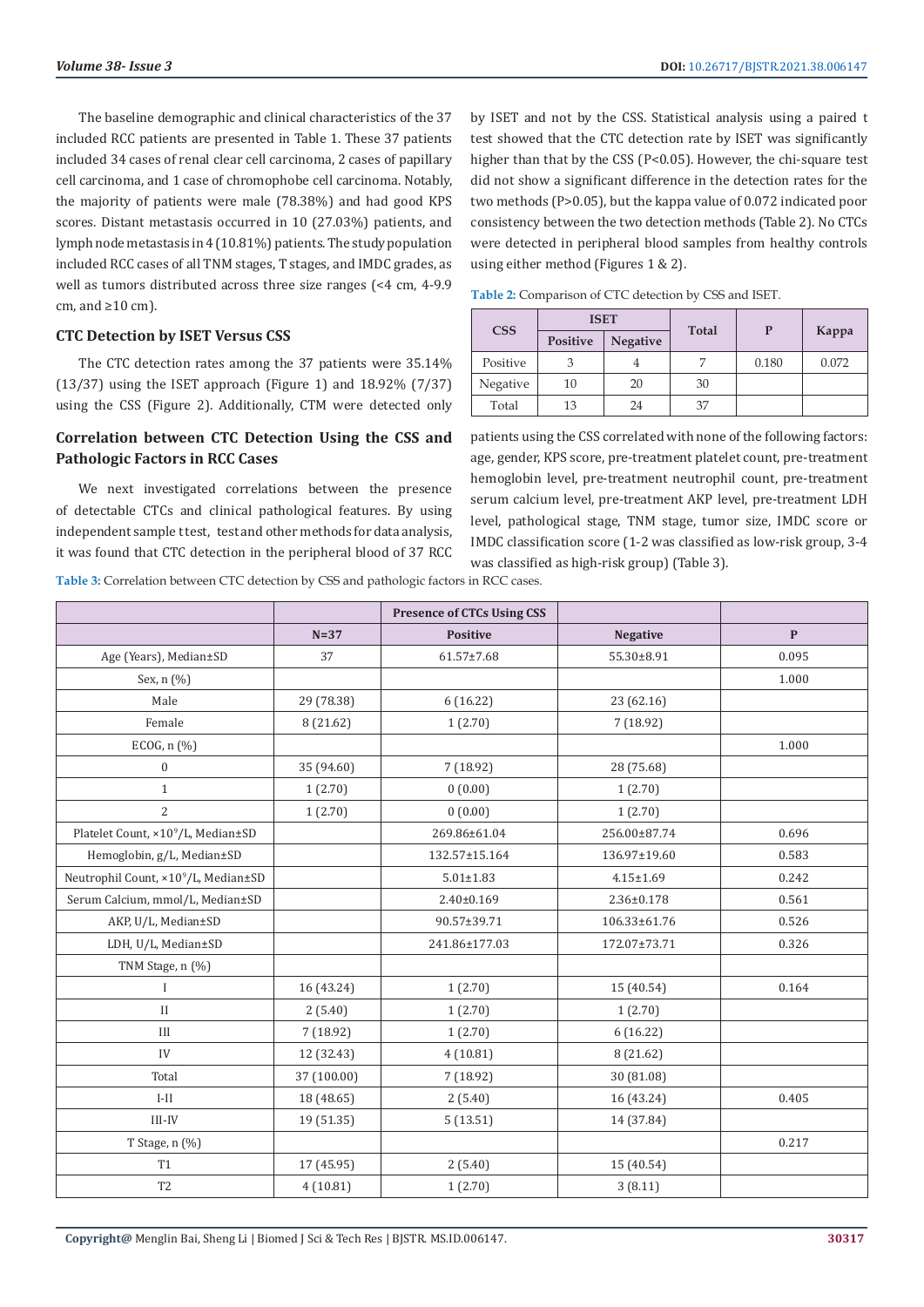| T <sub>3</sub>               | 15 (40.54)  | 3(8.11)   | 12 (32.43) |       |
|------------------------------|-------------|-----------|------------|-------|
| T <sub>4</sub>               | 1(2.70)     | 1(2.70)   | 0(0.00)    |       |
| Lymph Node Metastasis, n (%) |             |           |            | 1.000 |
| No                           | 33 (89.19)  | 6(16.22)  | 27 (72.97) |       |
| Yes                          | 4(10.81)    | 1(2.70)   | 3(8.11)    |       |
| Distant Metastasis, n (%)    |             |           |            | 0.360 |
| No                           | 27 (72.97)  | 4(10.81)  | 23 (94.60) |       |
| Yes                          | 10(27.03)   | 3(8.11)   | 7 (18.92)  |       |
| Tumor Size, n (%)            |             |           |            | 0.852 |
| $\leq 4$ cm                  | 10 (27.03)  | 1(2.70)   | 9(24.32)   |       |
| 4-9.9 cm                     | 20 (54.05)  | 5(13.51)  | 15 (40.54) |       |
| $\geq 10$ cm                 | 7(16.22)    | 1(2.70)   | 6 (18.92)  |       |
| IMDC Score, n (%)            |             |           |            |       |
| $\mathbf{1}$                 | 21 (56.76)  | 3(8.11)   | 18 (48.65) | 0.581 |
| 2                            | 11 (29.73)  | 3(8.11)   | 8 (21.62)  |       |
| 3                            | 4(10.81)    | 1(2.70)   | 3(8.11)    |       |
| $\overline{4}$               | 1(2.70)     | 0(0.00)   | 1(2.70)    |       |
| Total                        | 37 (100.00) | 7 (18.92) | 30 (81.08) |       |
| $1 - 2$                      | 32 (86.49)  | 6(16.22)  | 26 (70.27) | 1.000 |
| $3-4$                        | 5(13.51)    | 1(2.70)   | 4(10.81)   |       |

# **Correlation between CTC/CTM Detection by ISET and Pathologic Factors in RCC Cases**

Among the 37 RCC patients in this study, CTCs were detected by ISET in 13 patients, and CTM in 4 patients. Data analysis using independent sample t-test, test and other methods found that CTC

detection by ISET correlated significantly with the pathological stage, tumor size and IMDC classification score of the patients (all P<0.05) but showed no correlation with other pathologic factors (all P>0.05; Table 4). CTM detection by ISET correlated only with the baseline LDH level (P<0.05; Table 5).

**Table 4:** Correlation between CTC detection by ISET and pathologic factors in RCC cases.

|                                        |            | <b>Presence of CTCs by ISET</b> |                 |              |
|----------------------------------------|------------|---------------------------------|-----------------|--------------|
|                                        | $N=37$     | <b>Positive</b>                 | <b>Negative</b> | $\mathbf{P}$ |
| Age (Years), Median±SD                 | 37         | 56.69±10.086                    | 56.38±8.495     | 0.920        |
| Sex, n (%)                             |            |                                 |                 | 0.413        |
| Male                                   | 29 (78.38) | 9(24.32)                        | 20 (54.05)      |              |
| Female                                 | 8 (21.62)  | 4(10.81)                        | 4(10.81)        |              |
| ECOG $n$ (%)                           |            |                                 |                 | 0.586        |
| $\boldsymbol{0}$                       | 35 (94.60) | 12 (32.43)                      | 23 (62.16)      |              |
| $\mathbf{1}$                           | 1(2.70)    | 1(2.70)                         | 0(0.00)         |              |
| $\overline{2}$                         | 1(2.70)    | 0(0.00)                         | 1(2.70)         |              |
| Platelet Count, ×109/L, Median±SD      |            | 256.2±92.0                      | 262.5±80.9      | 0.832        |
| Hemoglobin, g/L, Median±SD             |            | 130.92±21.411                   | 138.96±16.918   | 0.218        |
| Neutrophil Count, ×109/L,<br>Median±SD |            | $4.01 \pm 1.58$                 | $4.48 \pm 1.81$ | 0.432        |
| Serum Calcium, mmol/L,<br>Median±SD    |            | 2.4077±0.2263                   | 2.3458±0.14     | 0.311        |
| AKP, U/L, Median±SD                    |            | 122.23±70.53                    | 93.125±48.74    | 0.148        |
| LDH, U/L, Median±SD                    |            | 207.92±133.70                   | 173.00±80.34    | 0.326        |
| TNM Stage, n (%)                       |            |                                 |                 |              |
| $\mathbf I$                            | 16 (43.24) | 2(5.40)                         | 14 (37.84)      | 0.022        |
| $_{\rm II}$                            | 2(5.40)    | 0(0.00)                         | 2(5.40)         |              |
| III                                    | 7 (18.92)  | 4(10.81)                        | 3(8.10)         |              |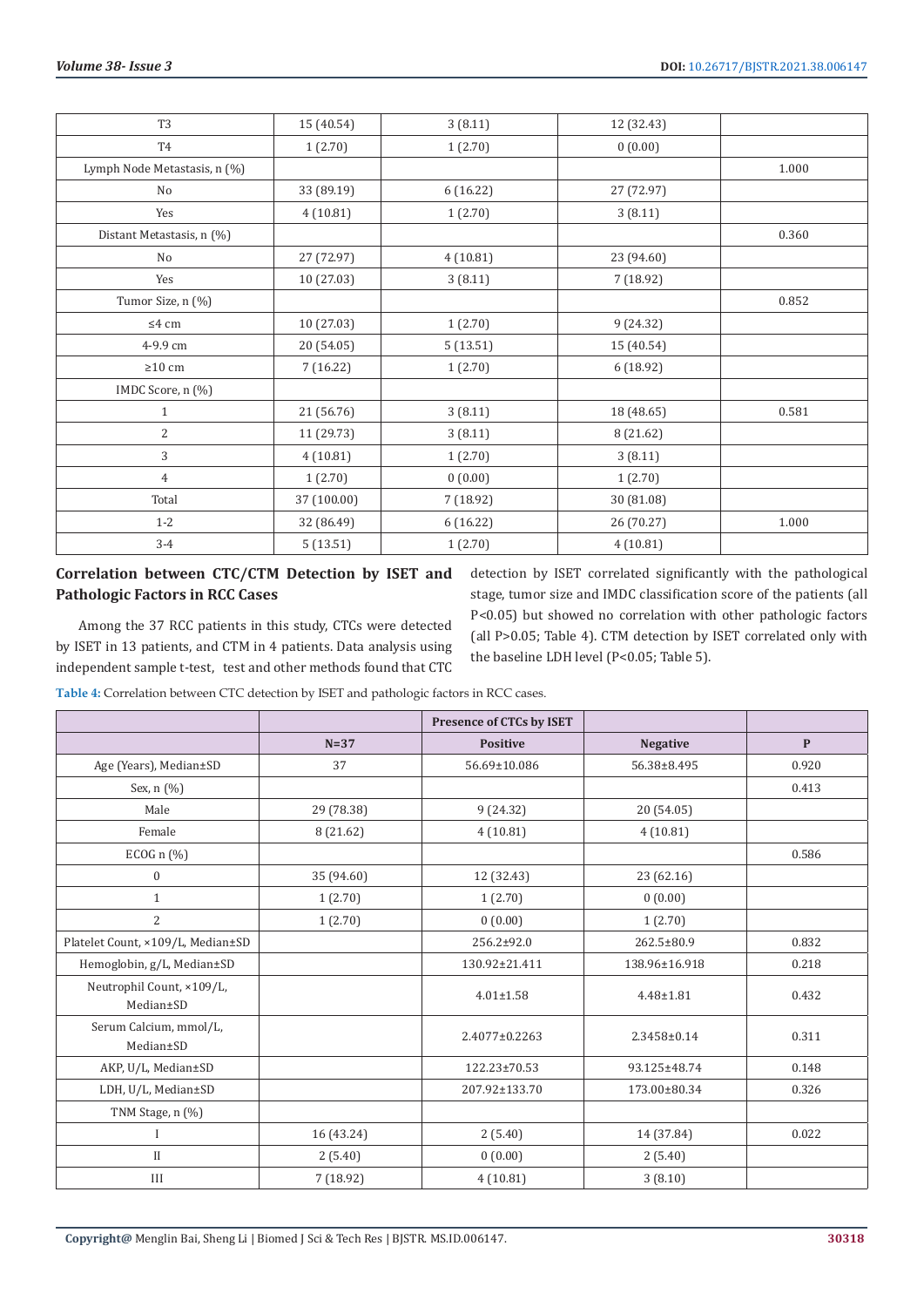| IV                           | 12 (32.43)  | 7 (18.92)  | 5(13.51)   |       |
|------------------------------|-------------|------------|------------|-------|
| Total                        | 37 (100.00) | 13 (35.14) | 24 (64.87) |       |
| $I-II$                       | 18 (48.65)  | 2(5.40)    | 16 (43.24) | 0.005 |
| $\text{III-IV}$              | 19 (51.35)  | 11 (29.73) | 8 (21.62)  |       |
| T Stage, n (%)               |             | 13 (35.14) | 24 (64.87) | 0.093 |
| <b>T1</b>                    | 17 (45.95)  | 3(8.10)    | 14 (37.84) |       |
| T <sub>2</sub>               | 4(10.81)    | 2(5.40)    | 2(5.40)    |       |
| T <sub>3</sub>               | 15 (40,54)  | 7 (18.92)  | 8 (21.62)  |       |
| <b>T4</b>                    | 1(2.70)     | 1(2.70)    | 0(0.00)    |       |
| Lymph Node Metastasis, n (%) |             |            |            | 0.140 |
| No                           | 33 (89.19)  | 13 (35.14) | 19 (51.35) |       |
| Yes                          | 4(10.81)    | 0(0.00)    | 5(13.51)   |       |
| Distant Metastasis, n (%)    |             |            |            | 0.118 |
| No                           | 27 (72.97)  | 7(18.92)   | 20 (54.05) |       |
| Yes                          | 10 (27.02)  | 6(16.22)   | 4(10.81)   |       |
| Tumor Size, n (%)            |             |            |            | 0.012 |
| $\leq 4$ cm                  | 10 (27.02)  | 0(0.00)    | 10 (27.02) |       |
| 4-9.9 cm                     | 20 (54.05)  | 9(24.32)   | 11 (29.73) |       |
| $\geq$ 10 cm                 | 7(18.92)    | 4(10.81)   | 3(8.10)    |       |
| IMDC Score, n (%)            |             |            |            |       |
| $\mathbf{1}$                 | 21 (56.76)  | 7 (18.92)  | 14 (37.84) | 0.096 |
| 2                            | 11 (29.73)  | 2(5.40)    | 9 (24.32)  |       |
| 3                            | 4(10.81)    | 3(8.10)    | 1(2.70)    |       |
| $\overline{4}$               | 1(2.70)     | 1(2.70)    | 0(0.00)    |       |
| Total                        | 37 (100.00) | 13 (35.13) | 24 (64.86) |       |
| $1 - 2$                      | 32 (86.49)  | 9(24.32)   | 23 (62.16) | 0.042 |
| $3-4$                        | 5(13.51)    | 4(10.81)   | 1(2.70)    |       |

**Table 5:** Correlation between CTM detection by ISET and pathologic factors in RCC cases.

|                                                |            | Presence of CTM by ISET |               |              |
|------------------------------------------------|------------|-------------------------|---------------|--------------|
|                                                | $N=37$     | Positive                | Negative      | $\mathbf{P}$ |
| Age (Years), Median±SD                         | 37         | 50.50±12.34             | 57.21±8.41    | 0.159        |
| Sex, n (%)                                     |            |                         |               | 0.198        |
| Male                                           | 29 (78.38) | 2(5.40)                 | 27 (72.97)    |              |
| Female                                         | 8(21.62)   | 2(5.40)                 | 6(16.21)      |              |
| ECOG, $n$ (%)                                  |            |                         |               | 1.000        |
| $\boldsymbol{0}$                               | 35 (94.59) | 4(10.81)                | 31 (83.78)    |              |
| $\mathbf{1}$                                   | 1(2.70)    | 0(0.00)                 | 1(2.70)       |              |
| $\overline{2}$                                 | 1(2.70)    | 0(0.00)                 | 1(2.70)       |              |
| Platelet Count, ×10 <sup>9</sup> /L, Median±SD |            | 244.75±59.23            | 260.30±85.754 | 0.728        |
| Hemoglobin, g/L, Median±SD                     |            | 134.25±18.118           | 136.36±19.062 | 0.835        |
| Neutrophil Count, ×109/L, Median±SD            |            | 3.073±0.700             | 4.467±1.756   | 0.129        |
| Serum Calcium, mmol/L, Median±SD               |            | 2.385±0.113             | 2.365±0.182   | 0.836        |
| AKP, U/L, Median±SD                            |            | 99.75±25.42             | 103.79±61.10  | 0.898        |
| LDH, U/L, Median±SD                            |            | 280.25±159.84           | 173.76±89.47  | 0.047        |
| TNM Stage, n (%)                               |            |                         |               |              |
| I                                              | 16 (43.24) | 1(2.70)                 | 15(40.54)     | 0.727        |
| $\mathbf{I}$                                   | 2(5.40)    | 0(0.00)                 | 2(5.40)       |              |
| $\rm III$                                      | 7(18.91)   | 1(2.70)                 | 6(16.21)      |              |
| IV                                             | 12 (32.43) | 2(5.40)                 | 10(27.02)     |              |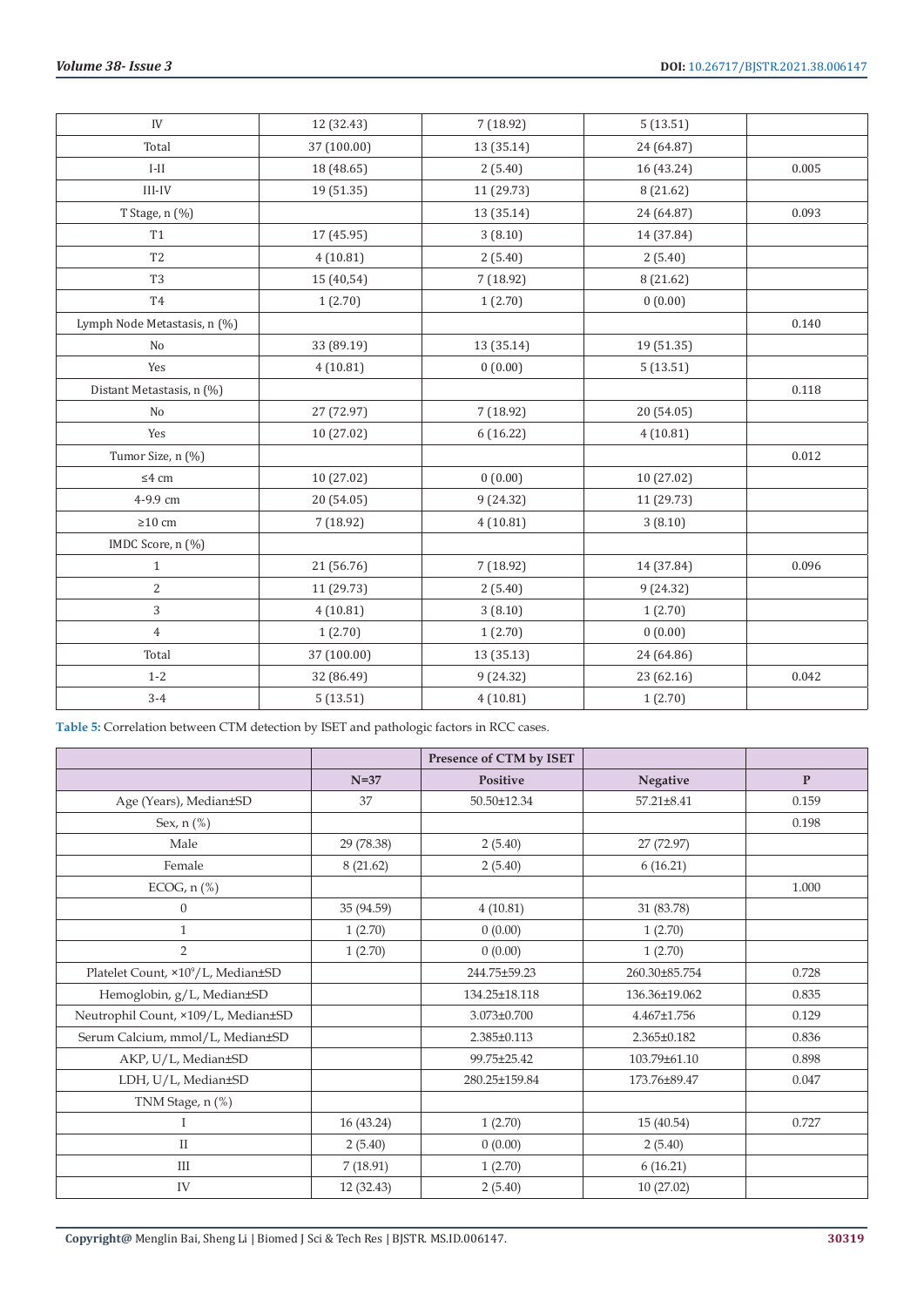| Total                        | 37()        | 13 (35.14) | 24 (64.86) |        |
|------------------------------|-------------|------------|------------|--------|
| $I-II$                       | 18 (48.65)  | 1(2.70)    | 17 (45.95) | 0.604  |
| $III$ -IV                    | 19 (51.35)  | 3(8.10)    | 16 (43.24) |        |
| T Stage, n (%)               |             | 4(10.81)   | 33 (89.19) | 0.389  |
| <b>T1</b>                    | 17 (45.95)  | 1(2.70)    | 16 (43.24) |        |
| $\operatorname{T2}$          | 4(10.81)    | 1(2.70)    | 3(8.10)    |        |
| T <sub>3</sub>               | 15 (40.54)  | 2(5.40)    | 13 (35.14) |        |
| $\operatorname{T4}$          | 1(2.70)     | 0(0.00)    | 1(2.70)    |        |
| Lymph Node Metastasis, n (%) |             |            |            | 1.000c |
| No                           | 33 (89.19)  | 4(10.81)   | 29 (78.38) |        |
| Yes                          | 4(10.81)    | 0(0.00)    | 4(10.81)   |        |
| Distant Metastasis, n (%)    |             |            |            | 0.291  |
| No                           | 27 (72.97)  | 2(5.40)    | 25 (67.57) |        |
| Yes                          | 10 (27.02)  | 2(5.40)    | 8(21.62)   |        |
| Tumor Size, n (%)            |             |            |            | 0.497  |
| $<$ 4 cm                     | 10 (27.02)  | 0(0.00)    | 10 (27.02) |        |
| 4-9.9 cm                     | 20 (54.05)  | 3(8.10)    | 17 (4.95)  |        |
| $\geq$ 10 cm                 | 7(18.92)    | 1(2.70)    | 6(16.21)   |        |
| <b>IMDC</b> Score            |             | 3(8.10)    | 18 (48.65) | 0.373  |
| $\mathbf{1}$                 | 21 (56.76)  | 0(0.00)    | 11 (29.73) |        |
| $\overline{2}$               | 11 (29.73)  | 1(2.70)    | 3(8.10)    |        |
| $\mathfrak{Z}$               | 4(10.81)    | 0(0.00)    | 1(2.70)    |        |
| $\overline{4}$               | 1(2.70)     | 13 (35.13) | 24 (64.86) |        |
| Total                        | 37 (100.00) | 3(8.10)    | 29 (78.38) | 0.456  |
| $1 - 2$                      | 32 (86.49)  | 1(2.70)    | 4(10.81)   |        |
| $3-4$                        | 5(13.51)    | 3(9.10)    | 18 (48.65) | 0.373  |

# **Correlation between CTC Detection and Prognosis of RCC Patients**

**Table 6:** Correlation between CTC detection and RCC prognosis.

| Factors                   | <b>HR</b>                  | 95% CI      | $\mathbf P$ |  |  |  |  |
|---------------------------|----------------------------|-------------|-------------|--|--|--|--|
| <b>OS</b>                 |                            |             |             |  |  |  |  |
| Presence of CTCs (by CSS) |                            |             |             |  |  |  |  |
| $\geq$ 1                  | 1.187                      | 0.326-4.316 | 0.795       |  |  |  |  |
| $<\!\!1$                  | $\mathbf{1}$               |             |             |  |  |  |  |
|                           | Presence of CTCs (by ISET) |             |             |  |  |  |  |
| $\geq1$                   | 1.45                       | 0.473-4.442 | 0.516       |  |  |  |  |
| <1                        | $\mathbf{1}$               |             |             |  |  |  |  |
|                           | Presence of CTM (by ISET)  |             |             |  |  |  |  |
| $\geq1$                   | 0.76                       | 0.099-5.848 | 0.792       |  |  |  |  |
| <1                        | $\mathbf{1}$               |             |             |  |  |  |  |
|                           | <b>PFS</b>                 |             |             |  |  |  |  |
|                           | Presence of CTCs (by CSS)  |             |             |  |  |  |  |
| $\geq1$                   | 1.031                      | 0.287-3.698 | 0.963       |  |  |  |  |
| $\leq 1$                  | $\mathbf{1}$               |             |             |  |  |  |  |
|                           | Presence of CTCs (by ISET) |             |             |  |  |  |  |
| $\geq$ 1                  | 2.012                      | 0.695-5.822 | 0.197       |  |  |  |  |
| <1                        | $\mathbf{1}$               |             |             |  |  |  |  |
| Presence of CTM (by ISET) |                            |             |             |  |  |  |  |
| $\geq1$                   | 0.741                      | 0.097-5.670 | 0.773       |  |  |  |  |
| <1                        | $\mathbf{1}$               |             |             |  |  |  |  |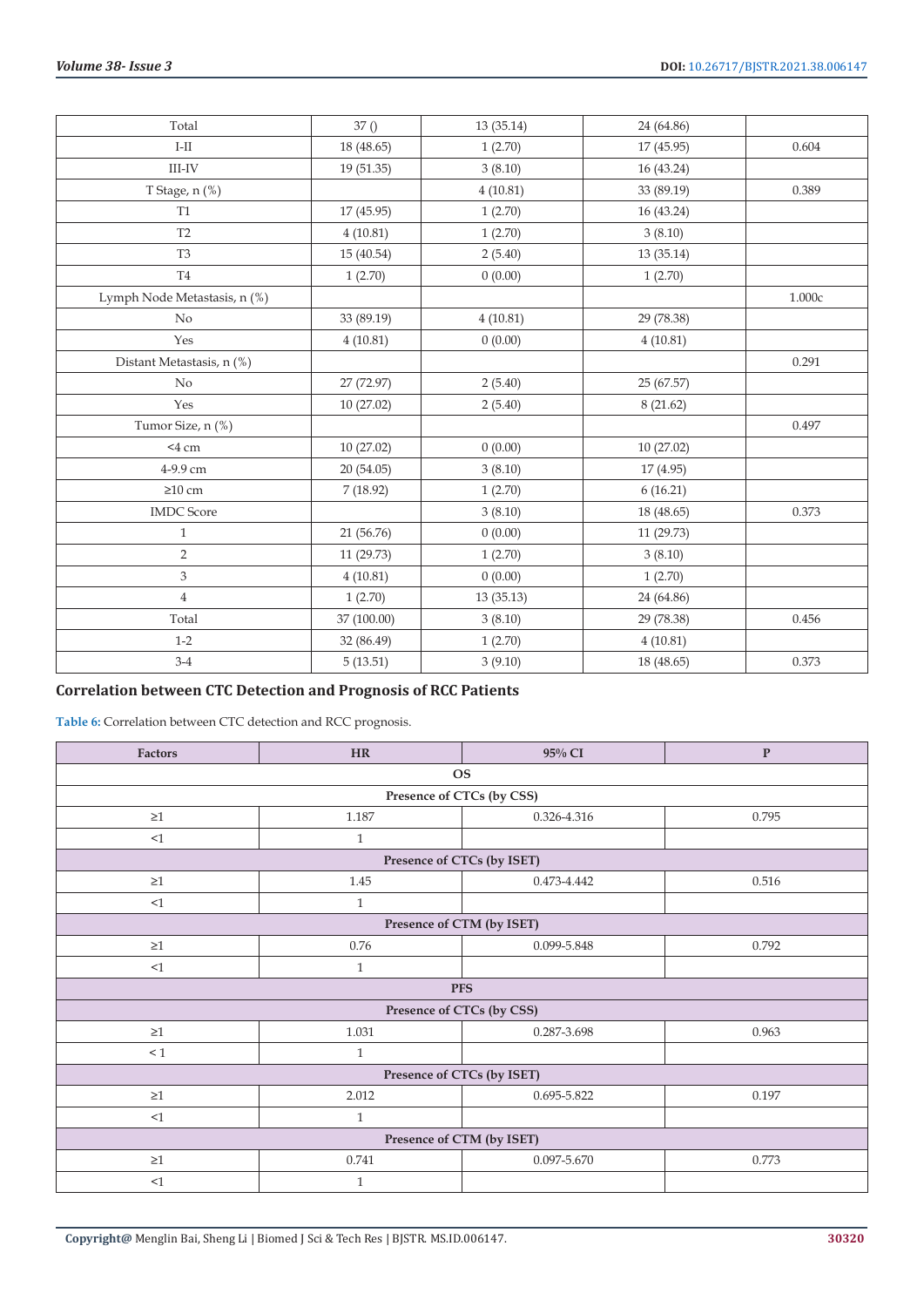A total of five patients were lost to follow-up in 5 years, for a loss to follow-up rate of 13.51% (5/37). For the 32 RCC patients included in the final survival analyses, Cox regression analysis and univariate analysis showed no correlation between CTC detection by either method and the 5-year PFS or OS (P>0.05; Table 6).

# **Correlation between Therapy Methods and Prognosis of RCC Patients**

The 32 patients included in the final survival analyses were **Table 7:** Correlation between therapy methods and prognostic indicators.

treated using the following methods: surgery + targeted therapy in 10 patients (25.00%, 8/32), surgery + interleukin-2 in 24 patients (65.63%, 21/32), surgery + observation in 1 patient (3.13%, 1/32), transcatheter arterial embolization in 1 patient (3.13%, 1/32), and Traditional Chinese Medicine in 1 patient (3.13%, 1/32). Univariate analysis of treatment modality and prognostic indicators (5-year PFS and 5-year OS) demonstrated a high correlation between treatment modality and patient prognosis (P<0.05; Table 7).

| <b>Independent Factors</b>                                       | Univariate Analysis   |             |       |           |              |       |  | <b>Multivariate Analysis</b> |  |
|------------------------------------------------------------------|-----------------------|-------------|-------|-----------|--------------|-------|--|------------------------------|--|
|                                                                  | <b>HR</b>             | 95% CI      | D     | <b>HR</b> | 95% CI       | P     |  |                              |  |
| CTCs (ISET) (Positive/Negative)                                  | 2.012                 | 0.695-5.822 | 0.197 | 2.419     | 0.280-20.880 | 0.422 |  |                              |  |
| CTCs (CSS) (Positive/Negative)                                   | 1.031                 | 0.287-3.698 | 0.963 | 0.332     | 0.065-1.707  | 0.187 |  |                              |  |
| CTM (ISET) (Positive/Negative)                                   | 0.741                 | 0.097-5.670 | 0.773 | 0.943     | 0.117-7.579  | 0.956 |  |                              |  |
|                                                                  | <b>Therapy Method</b> |             |       |           |              |       |  |                              |  |
| (Operative and Targeted Therapy/<br>Operative and Immunotherapy) | 0.038                 | 0.008-0.181 | 0     |           |              |       |  |                              |  |

**Table 8:** Correlation between CTC detection and prognosis.

|                                  | Univariate Analysis   |                 |          | <b>Multivariate Analysis</b> |              |       |
|----------------------------------|-----------------------|-----------------|----------|------------------------------|--------------|-------|
| <b>Independent Factors</b>       | <b>HR</b>             | $95\%$ CI       | P        | <b>HR</b>                    | $95\%$ CI    |       |
| CTCs (ISET) (Positive/Negative)  | 1.45                  | $0.473 - 4.442$ | 0.516    | 2.35                         | 0.271-20,363 | 0.438 |
| CTCs (CSS) (Positive/Negative)   | 1.187                 | 0.326-4.316     | 0.795    | 0.228                        | 0.040-1.306  | 0.097 |
| CTM (ISET) (Positive/Negative)   | 0.76                  | 0.099-5.848     | 0.792    | 1.294                        | 0.162-10.351 | 0.808 |
|                                  | <b>Therapy Method</b> |                 |          |                              |              |       |
| (Operative and Targeted Therapy/ | 0.02                  | $0.002 - 0.164$ | $\theta$ |                              |              |       |
| Operative and Immunotherapy)     |                       |                 |          |                              |              |       |

# **Correlation of CTC Detection by ISET or with the CSS with Therapy Methods and Prognosis of RCC Patients**

Finally, dual-factor and Cox analysis of the correlation of CTC/ CTM detection by ISET or CSS with the treatment methods and 5-year PFS/OS suggested found no significant correlation (P>0.05; Table 8).

# **Discussion**

Hematogenous metastasis is the main route of RCC metastasis, and studies have shown that CTCs play an important role in the process of tumor metastasis [20,21]. At present, CTCs are used as a form of "liquid biopsy" for assessment of the risks of tumor metastasis and recurrence, for real-time evaluation of the response to therapy, for understanding the blocking mechanism of tumor targeted therapy, and for monitoring cancer progression [22], but the specific role of CTCs in the process of tumor metastasis remains to be further elucidated.

In 2014, our research group performed hematology examination of blood samples from 22 healthy volunteers who were confirmed to be tumor-free and searched for CTCs in the peripheral blood by ISET and using the CSS. No tumor cells were found in the blood of healthy individuals. In the same year, we

applied the same techniques to detect CTCs in peripheral blood samples from 37 patients with RCC. Peripheral blood samples from each patient were used for CTC detection by both ISET and the CSS. We found that the CTC/CTM detection rate with the ISET approach was 35.14% (13/37), which was higher than that achieved with the CSS (18.92%, 7/37; P<0.05). Moreover, the ISET method could detect CTM, whereas the CSS method could not. We believe that these differences in detection may be attributable to differences in the detection principles between the two technologies. Epithelialto-mesenchymal transition (EMT) is a biological process in which epithelial cells transform into cells with a mesenchymal phenotype through a specific process [23].

Research has suggested that tumor cells derived from epithelial cells must undergo EMT to acquire the ability to detach from the primary tumor, enter the blood circulation, detach from blood vessels, and form new secondary foci [24]. Cells that have undergone EMT show down-regulated expression of epithelial genes, such as EpCAM, E-cadherin and cytokeratin (CK) and exhibit reduced integral protein-mediated adhesion to extracellular matrix, facilitating their entry into the blood circulation [25]. In addition, EMT can lead to increased expression of interstitial genes, such as elastin and matrix metalloproteinases, thereby promoting the dissolution and destruction of extracellular matrix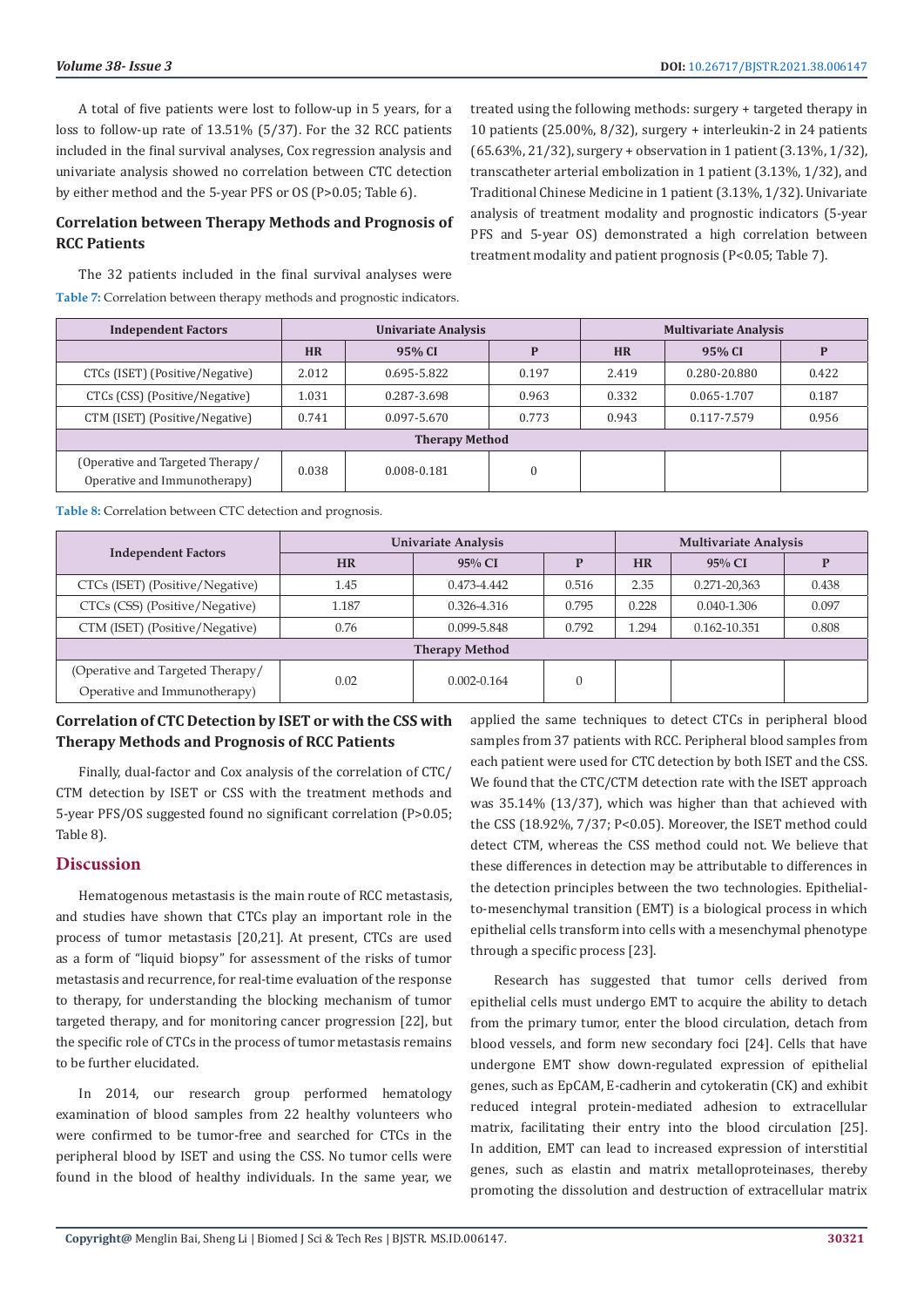and promoting cell metastasis [26]. However, tumor cells have been shown to break through the vascular basement membrane and colonize locally to form new metastatic tumors, after which they undergo mesenchymal-to-epithelial transition (MET) to regain the characteristics of epithelial cells and proliferate to form tumor metastases [27].

The CSS detection system is a cell enrichment technology based on the cell markers EpCAM and CK, which may explain the relatively low CTC detection rate for this method in patients with RCC. In 2013, Zhang, et al. used the CSS to detect CTCs in peripheral blood samples from eight patients with renal cancer, and no CTCs were found. However, in 2011, Gradilone, et al. used the same system to detect CTCs in peripheral blood of 25 patients with renal cancer and found CTCs in samples from four patients (16%, 4/25) [28]. In summary, we believe that the low EpCAM and CK expression levels on CTCs in the peripheral blood of RCC patients contributed to the low detection rate achieved with the CSS detection system in renal cancer, resulting in the large number of false negative results. We propose that the detection rate with the ISET method was significantly higher than that with the CSS, because the ISET detection process does not depend on the expression of cell surface markers and is not significantly affected by EMT.

CTM form via a type of tumor cell adhesion among CTCs that occurs via cadherin-mediated tumor adhesion molecules and the junction proteins secreted by tumor cells. CTM is more invasive than CTCs [28], and the high invasivity of CTM is attributed to the complex cellular composition of CTM, which includes platelets, immune cells, fibroblasts, and other cell types in addition to CTCs [29]. Previous research showed that CTM in the peripheral blood of tumor patients undergo extensive EMT [30]. Platelets mediate the adhesion of CTM to the vascular endothelium and promote its extravasation. Platelets also can simultaneously release transforming growth factor β (TGF-β) and induce EMT of CTM [31]. Notably, detection techniques based partly on the expression of epithelial markers, such as the CSS, cannot detect CTM in the peripheral blood of tumor patients. In the present study, CTM were found in the peripheral blood of four RCC patients using the ISET approach, but the CSS failed to detect CTM in the peripheral blood in RRC patients, which was consistent with the results of previous studies.

In summary, we believe that the differing detection rates between the two technologies is mainly related to their detection principles. The ISET technique isolates CTCs according to cell size, and thus, the results are not influenced by changes in the expression of epithelial markers. However, the CSS cannot detect CTCs or CTM with EMT changes, while the ISET technology remains feasible. Further research is needed to investigate additional reasons for the low CTC detection rate in the peripheral blood of RCC patients. This study showed that CTCs and CTM detection by ISET as well as using CSS technology had no correlation with the 5-year PFS and OS of RCC patients. Considering the small sample size of this study and the high rate of loss to follow-up (13.51%), future studies with a larger sample size are needed to confirm the benefits of CTC detection in RCC.

# **Acknowledgement**

This study was supported by the project of major innovation and technology sponsored by Department of Science and Technology of Shandong Province (Grant Number: 2017CXGC1204). Sincerely acknowledgements to Dr. Zuowei Lu and Dr. Min Liu for assistance with cytopathologic analysis. The authors would also like to thank Wuhan YZY Medical Technological Co. Ltd. and United States Johnson & Johnson Medical Companies for their outstanding technical support.

# **Authors' Contributions**

Design and final approval of the manuscript: XXX. Clinical data collection: XXX

# **Funding**

This study was supported by the Jinan university funding projects (2019GXRC020 ).

# **Declaration**

# **Conflict of Interest**

The authors declare that there is no conflict of interest regarding the publication of this article.

#### **Ethics Approval**

The experimental protocol was established, according to the ethical guidelines of the Helsinki Declaration and was approved by ethics Committee of Shandong Cancer Hospital.

#### **Informed Consent**

All participants provided informed consent.

#### **References**

- 1. [Lam JS, Shvarts O, Leppert JT, Figlin RA, Belldegrun AS \(2005\) Renal cell](https://pubmed.ncbi.nlm.nih.gov/15879764/) [carcinoma 2005: new frontiers in staging, prognostication and targeted](https://pubmed.ncbi.nlm.nih.gov/15879764/) [molecular therapy. J Urol 173\(6\): 1853-1862.](https://pubmed.ncbi.nlm.nih.gov/15879764/)
- 2. [Meacci E, Nachira D, Zanfrini E, Evangelista J, Triumbari EKA, et al.](https://pubmed.ncbi.nlm.nih.gov/34209819/) [\(2021\) Prognostic Factors Affecting Survival after Pulmonary Resection](https://pubmed.ncbi.nlm.nih.gov/34209819/) [of Metastatic Renal Cell Carcinoma: A Multicenter Experience. Cancers](https://pubmed.ncbi.nlm.nih.gov/34209819/) [\(Basel\) 13\(13\): 3258.](https://pubmed.ncbi.nlm.nih.gov/34209819/)
- 3. [Zhang X, Guo X, Zong Y, Xu C, Wang J, et al. \(2021\) CTCs detection from](https://bmcurol.biomedcentral.com/articles/10.1186/s12894-021-00803-w) [intraoperative salvaged blood in RCC-IVC thrombus patients by negative](https://bmcurol.biomedcentral.com/articles/10.1186/s12894-021-00803-w) [enrichment and iFISH identification: a preliminary study. BMC Urol 21:](https://bmcurol.biomedcentral.com/articles/10.1186/s12894-021-00803-w) [89.](https://bmcurol.biomedcentral.com/articles/10.1186/s12894-021-00803-w)
- 4. [Bidard FC, Ferrand FR, Huguet F, Hammel P, Louvet C, et al. \(2012\) Dis](https://pubmed.ncbi.nlm.nih.gov/21680197/)[seminated and circulating tumor cells in gastrointestinal oncology. Crit](https://pubmed.ncbi.nlm.nih.gov/21680197/) [Rev Oncol Hematol 82\(2\): 103-115.](https://pubmed.ncbi.nlm.nih.gov/21680197/)
- 5. Blü[mke K, Bilkenroth U, Schmidt U, Melchior A, F](https://pubmed.ncbi.nlm.nih.gov/16142348/)üssel S, et al. (2005) [Detection of circulating tumor cells from renal carcinoma patients: ex-](https://pubmed.ncbi.nlm.nih.gov/16142348/)